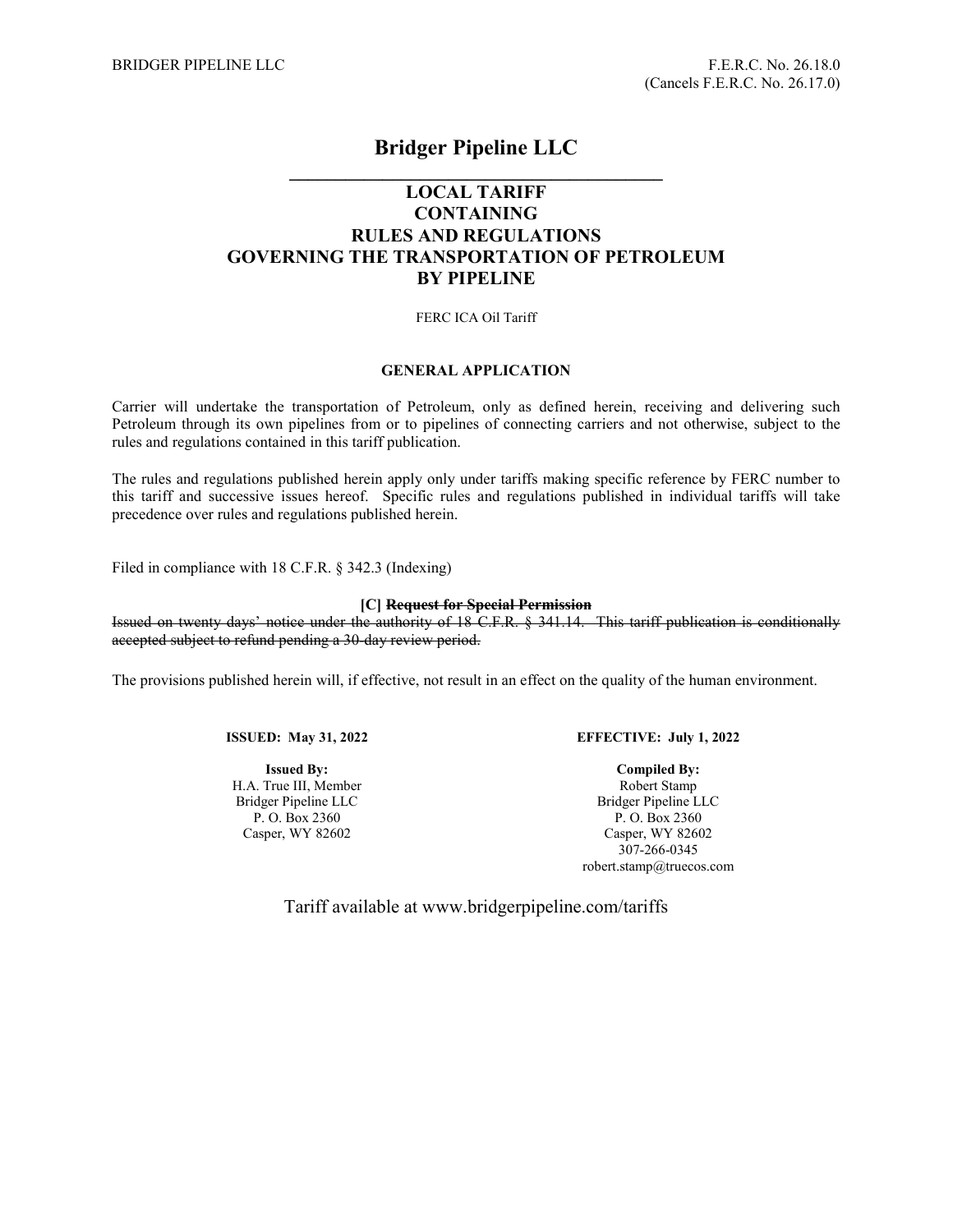# **TABLE OF CONTENTS**

| Item             | <b>SUBJECT</b>                                             | Page No.       |
|------------------|------------------------------------------------------------|----------------|
| No.              |                                                            |                |
| 5                | <b>Definitions</b>                                         | 3              |
| 11               | <b>Nominations Required</b>                                | 4              |
| 15               | Line Fill and Tank Bottom Inventory Requirements           | 4              |
| 20               | Title                                                      | 4              |
| 25               | Specification as to Quality Received                       | 4              |
| $\overline{30}$  | Common Stream Petroleum - Connecting Carriers              | 5              |
| 31               | Segregated Shipments, Buffers                              | 5              |
| 35               | Shipments, Maintenance of Identity                         | 5              |
| $\overline{42}$  | <b>Compliance with OSHA Regulations</b>                    | 6              |
| 45               | Additives                                                  | 6              |
| 50               | Duty of Carrier                                            | 6              |
| 55               | Origin and Destination Facilities Required                 | 6              |
| 65               | Notice of Arrival, Delivery at Destination, Demurrage      | $\overline{7}$ |
| 70               | Gauging, Testing and Deductions                            | $\overline{7}$ |
| 76               | Prorationing                                               | 8              |
| 80               | Application of Rates and Charges                           | 11             |
| 85               | Application of Rates from and to Intermediate Points       | 11             |
| 90               | Charge for Compensation Funds and Fees Incurred by Company | 12             |
| 100              | Payment of Transportation and Other Charges                | 12             |
| 105              | <b>Diversion</b>                                           | 12             |
| 110              | Liability of Carrier                                       | 12             |
| 115              | Claims, Suits, and Time for Filing                         | 13             |
| 120              | Pipeage or Other Contracts                                 | 13             |
| 125              | <b>Quality Bank</b>                                        | 13             |
| 130              | Strategic Petroleum Reserve                                | 13             |
| 135              | <b>Intrasystem Transfers</b>                               | 13             |
| $\overline{140}$ | <b>Financial Assurances</b>                                | 13             |
| 145              | Access and Use of Shipper's and Producer's Facilities      | 16             |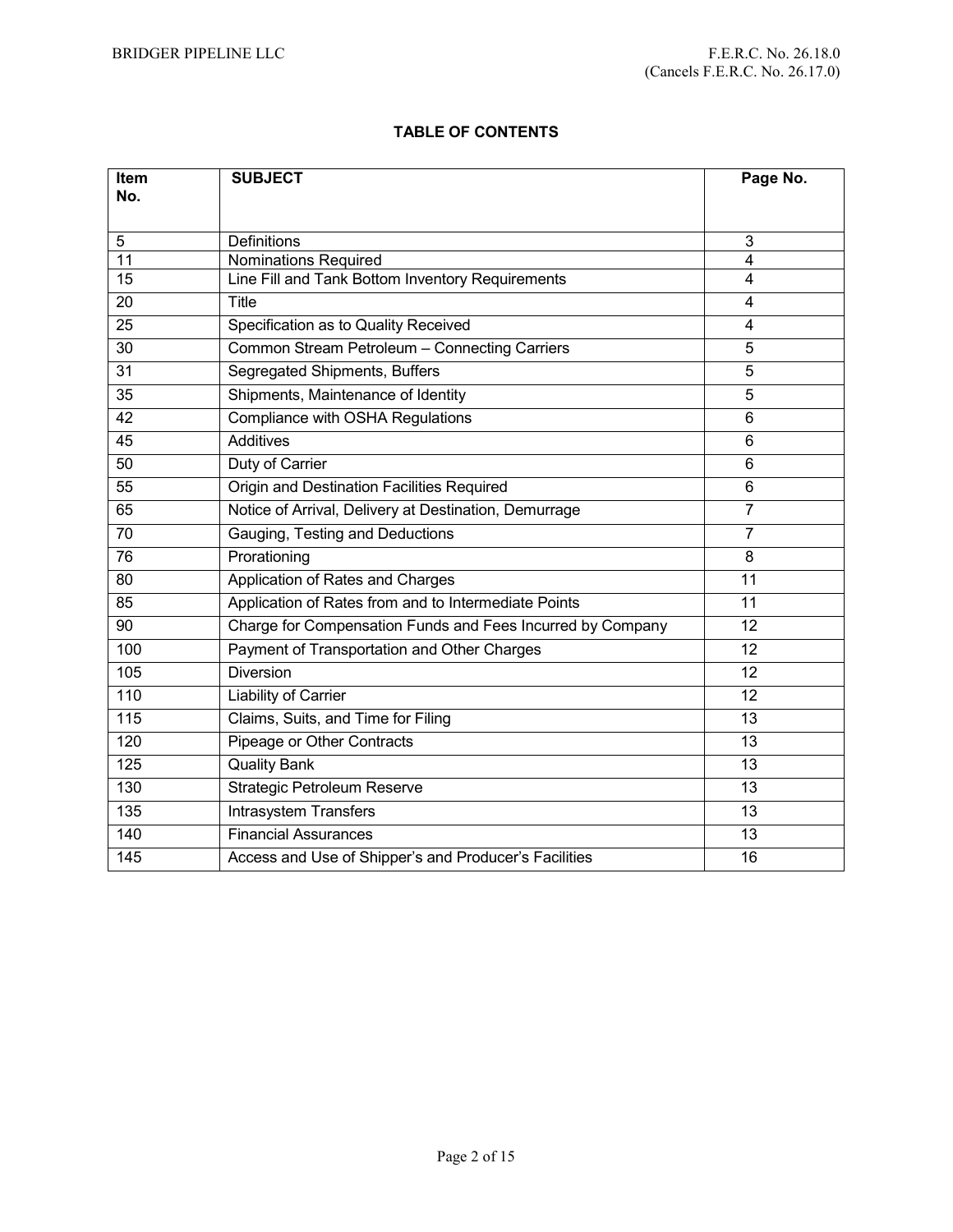# **Rules and Regulations**

# **Item No. 5. DEFINITIONS**

"A.P.I." as herein used means American Petroleum Institute.

"Barrel" as herein used means forty-two (42) United States gallons at sixty degrees (60°) Fahrenheit

"Carrier" as herein used means Bridger Pipeline LLC.

"Consignor" - as herein used means the party from whom a Shipper has ordered the receipt of Petroleum.

"Consignee" - as herein used means the party to whom a Shipper has ordered the delivery of Petroleum.

"Financial Assurances" as herein used means the Financial Assurances provided by Shippers and accepted by Carrier in accordance with Item No. 140 (FINANCIAL ASSURANCES).

"Petroleum" as herein used means: (1) any crude petroleum adapted for refining or fuel purposes which by A.S.T.M. (American Society for Testing Materials) methods substantially distills below seven hundred degrees (700°) Fahrenheit; or (2) any petroleum product which, by A.S.T.M. methods, substantially distills below four hundred degrees (400°) Fahrenheit.

"Shipper" as herein used means a party who contracts with Carrier for transportation of Petroleum, as defined herein and under the terms of these rules.

"Nomination", "Nominate," or "Nominated" as herein used means an offer (in a form and context specified by Carrier) made by a Shipper to Carrier of a stated quantity of Petroleum for transportation from a specified origin or origins to a specified destination in accordance with these rules.

"Nomination Deadline" as used herein means the date by which a Shipper wishing to ship on Carrier's system must submit a Nomination to Carrier. The Nomination Deadline for a particular transportation month will occur in the month preceding the month of transportation.

"Transferor" as herein used means the party who or which requests Carrier to recognize and record a change in ownership of Petroleum from his or its account to a designated transferee's account.

"Vapor Pressure" means the pressure above the surface of a liquid relative to zero pressure (absolute), also called true vapor pressure, as determined by ASTM D6377, which is the current version of the standard test method for determination of vapor pressure of crude oil: VPCRx (Expansion Method).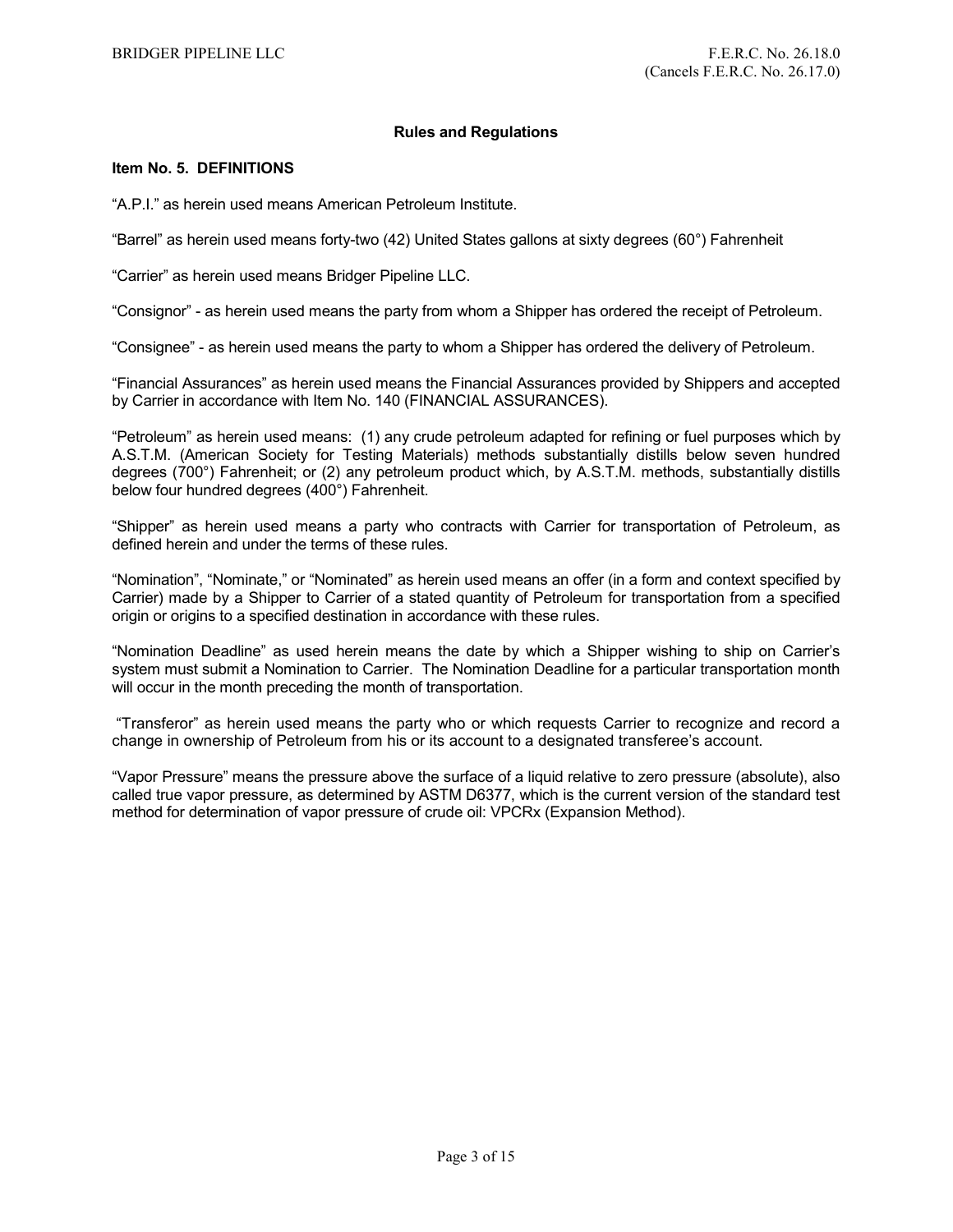# **Item No. 11. NOMINATIONS REQUIRED**

(a) Petroleum for shipment through lines of Carrier will be received only upon a properly executed Nomination showing the point at which the Petroleum is to be received, point or points of delivery, Consignee, and the amount of Petroleum to be gathered and transported. Any Shipper desiring to tender Petroleum for transportation shall submit a Nomination to Carrier in writing on or before the Nomination Deadline applicable to the month of transportation. Prior to the beginning of each calendar year, Carrier will distribute to all current Shippers a schedule of the Nomination Deadlines applicable to each transportation month during the upcoming calendar year. Carrier will also provide a copy of the yearly schedule of Nomination Deadlines to any interested Shipper or potential shipper upon request.

(b) If space is available and operating conditions permit, Carrier may accept Nominations for transportation after the Nomination Deadline applicable for that month.

(c) Carrier may refuse to accept Petroleum for gathering and transportation unless satisfactory evidence has been furnished that Shipper or its Consignee has made provisions for prompt receipt thereof at the destination.

# **Item No. 15. LINE FILL AND TANK BOTTOM INVENTORY REQUIREMENTS**

Carrier will require each Shipper to supply a pro rata share of Petroleum for line fill necessary for efficient operation of Carrier's system.

Such line fill may be withdrawn from Carrier's system only after ninety (90) days and subsequent to: (1) Shipper having ceased tendering shipments and notified Carrier in writing that it would no longer tender shipments to Carrier (2) Shipper balances having been reconciled between Shipper and Carrier, and (3) Shipper having paid Carrier for all services.

#### **Item No. 20. TITLE**

Shipper shall not tender and Carrier will not accept any Petroleum for transportation, the title to which is in litigation or as to which a dispute of title exists or which is encumbered by any lien (except for the lien created in favor of Carrier pursuant to Item No. 100) and Carrier may require Shipper to provide satisfactory evidence of Shipper's perfect and unencumbered title or sufficient indemnity to protect Carrier against any loss whatsoever from having transported and/or delivered Petroleum, the title to which is or may be in dispute. By Nominating and/or tendering Petroleum, Shipper warrants and guarantees that Shipper has perfect and unencumbered title thereto and agrees to hold Carrier harmless for any and all loss, cost, liability, damage and/or expense that may in any manner arise or grow out of Shipper's breach of warranty or representation with respect to any shipment Nominated and/or tendered by Shipper and transported by Carrier. Acceptance for transportation shall not be deemed a representation by Carrier as to title.

Shipper shall also be liable to Carrier for property damage, including damage for loss of use of any facilities that may in any manner arise or grow out of Shipper's breach of warranty or representation with respect to any shipment tendered by Shipper and transported by Carrier.

#### **Item No. 25. SPECIFICATION AS TO QUALITY RECEIVED**

Carrier reserves the right to reject any individual tender of Petroleum that does not meet the conditions set forth below. Each Shipper shall Nominate and tender for transportation only good and merchantable Petroleum. Petroleum Nominated and tendered for transportation shall (1) contain not more than one half of one percent (½ of 1%) of basic sediment, water, and other impurities, no more than two tenths of one percent (0.2%) of which is water , (2) have a temperature not in excess of one hundred and twenty degrees (120°) Fahrenheit, (3) have gravity, viscosity, pour point, and other characteristics such that it will be readily susceptible to transportation through the Carrier's existing facilities, (4) have an A.P.I. gravity of greater than fifteen degrees (15°) but less than 54.9 degrees (54.9°), provided that Carrier may, in its sole discretion,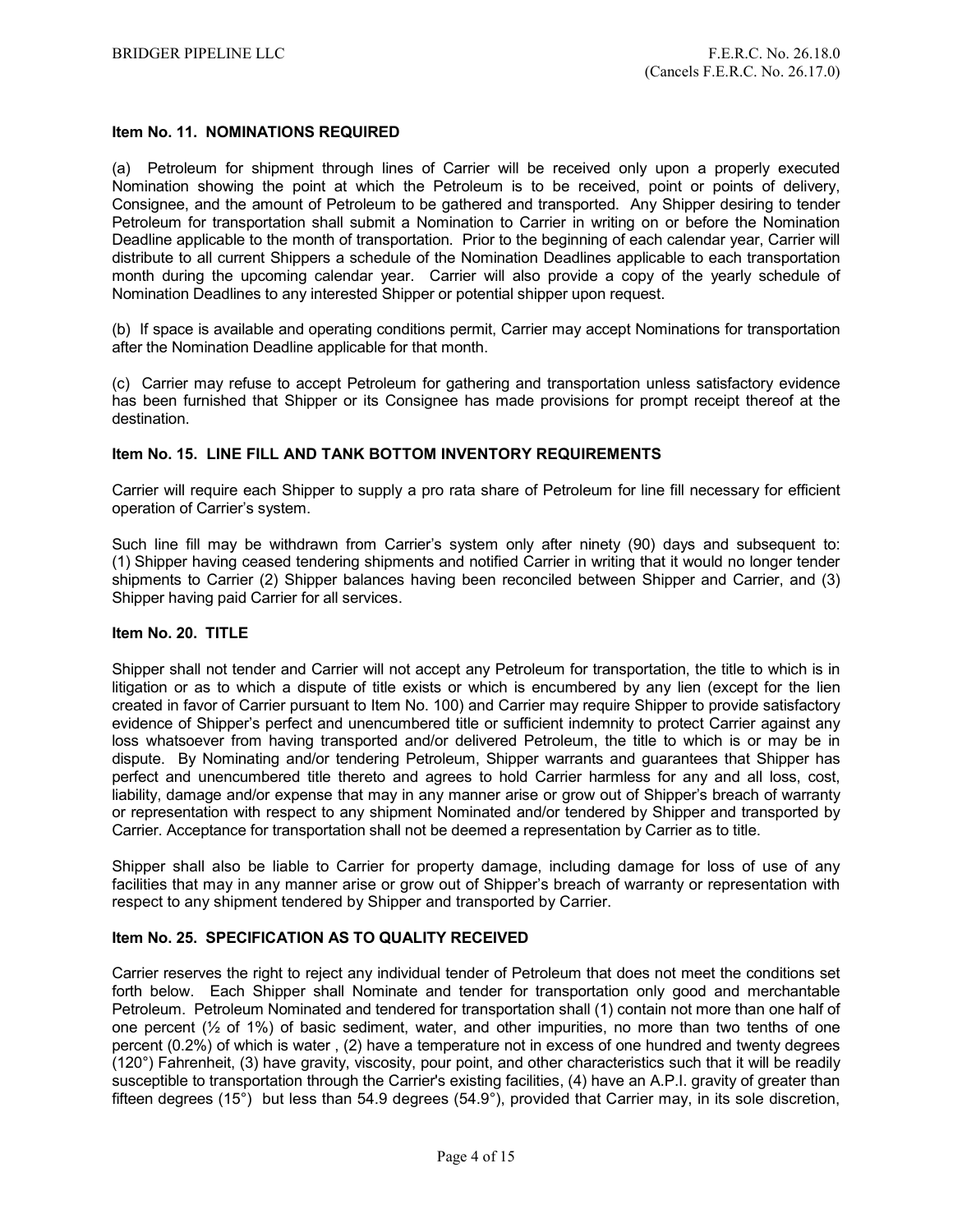accept Petroleum with a higher A.P.I. gravity if operating conditions permit, and (5) not materially affect the quality of other shipments or cause disadvantage to other Shippers and/or Carrier. Shipper or its Consignee must also be in compliance with laws, rules and regulations applicable to the shipment of Petroleum on Carriers facilities and made by governmental authorities or agencies with valid jurisdiction over such shipments or Carrier's facilities. In addition to the above requirements, Carrier may require Shippers to meet the quality specifications of connecting facilities if the applicable connecting facility's quality specifications differ from or are more stringent than those herein.

Carrier may, from time to time, undertake to transport other or additional grades of Petroleum (as such other or additional grades of Petroleum shall be specified in the applicable tariff) and if, in the opinion of Carrier, sufficient quantities are not Nominated or facilities are not available to justify continued transportation of other or additional grades, Carrier may, after giving reasonable notice to Shippers who may be affected, cease transporting particular grades of Petroleum.

The presence of contaminants in Petroleum, including but not limited to chemicals such as chlorinated and/or oxygenated hydrocarbons, arsenic, lead and/or other metals, shall be reason for Carrier to reject any Petroleum, and Carrier will not knowingly accept contaminated Petroleum. If, upon investigation, Carrier determines that a Shipper has delivered to Carrier's facilities contaminated Petroleum, such Shipper will be excluded from further entry into applicable segments of the pipeline system until such time as quality specifications are met to the satisfaction of Carrier. Further, Carrier reserves the right to dispose of any contaminated Petroleum blocking its pipeline system. Disposal thereof, if necessary, may be made in any reasonable commercial manner, and any liability associated with the contamination or disposal of any Petroleum shall be borne by the Shipper introducing the contaminated Petroleum into Carrier's system. Such Shipper shall also be liable for any and all direct and consequential damages resulting from tendering contaminated Petroleum to Carrier's pipeline system and such Shipper shall save Carrier harmless from any and all claims, suits, costs, expenses, and/or judgements, arising from, directly or indirectly, the presence of contaminated Petroleum.

Carrier reserves the right to reject any Petroleum received or offered for transportation that exceeds a Vapor Pressure of 13.7 pounds per square inch absolute at all receipt points into Carrier's system. Carrier shall exercise this discretion in a manner that is not unduly discriminatory or unduly preferential.

Carrier reserves the right to reject any Petroleum received or offered for transportation that exceeds 10 ppm hydrogen sulfide (H2S) using ASTM D5705-12 methodology at the following receipt points on Four Bears Pipeline: (i) Hwy 23 and Hwy 73 (Johnson's Corner) Stations in McKenzie County, (ii) Hwy 200 Station in Dunn County and (iii) all Four Bears Pipeline Gathering Systems in Dunn and McKenzie Counties, North Dakota.

# **Item No. 30. COMMON STREAM PETROLEUM - CONNECTING CARRIERS**

When both receipts from and deliveries to a connecting pipeline of substantially the same grade of Petroleum are scheduled at the same interconnection, Carrier reserves the right, with the cooperation of the operator of the connecting pipeline, to offset like volumes of such common stream Petroleum When this right is exercised, Carrier will make the further deliveries for the Shipper involved from Carrier's common stream Petroleum.

#### **Item No. 31. SEGREGATED SHIPMENTS, BUFFERS**

When requested by one or more Shippers, and if operationally feasible in Carrier's sole determination, Carrier will endeavor to segregate a batch of Petroleum of a certain kind and/or quality on the condition that all requesting Shipper(s) shall supply buffers before and after the batch in proportion to the amount of each shipper's share of said batch. Said buffers shall be Petroleum of the type and in the quantities specified by Carrier in order to prevent changes in the quality of preceding and subsequent Petroleum. Carrier will make delivery at destination of said buffers and batch, which batch Carrier will endeavor to keep as substantially the same Petroleum as that received by Carrier at the origin, but Carrier shall not be liable for failure to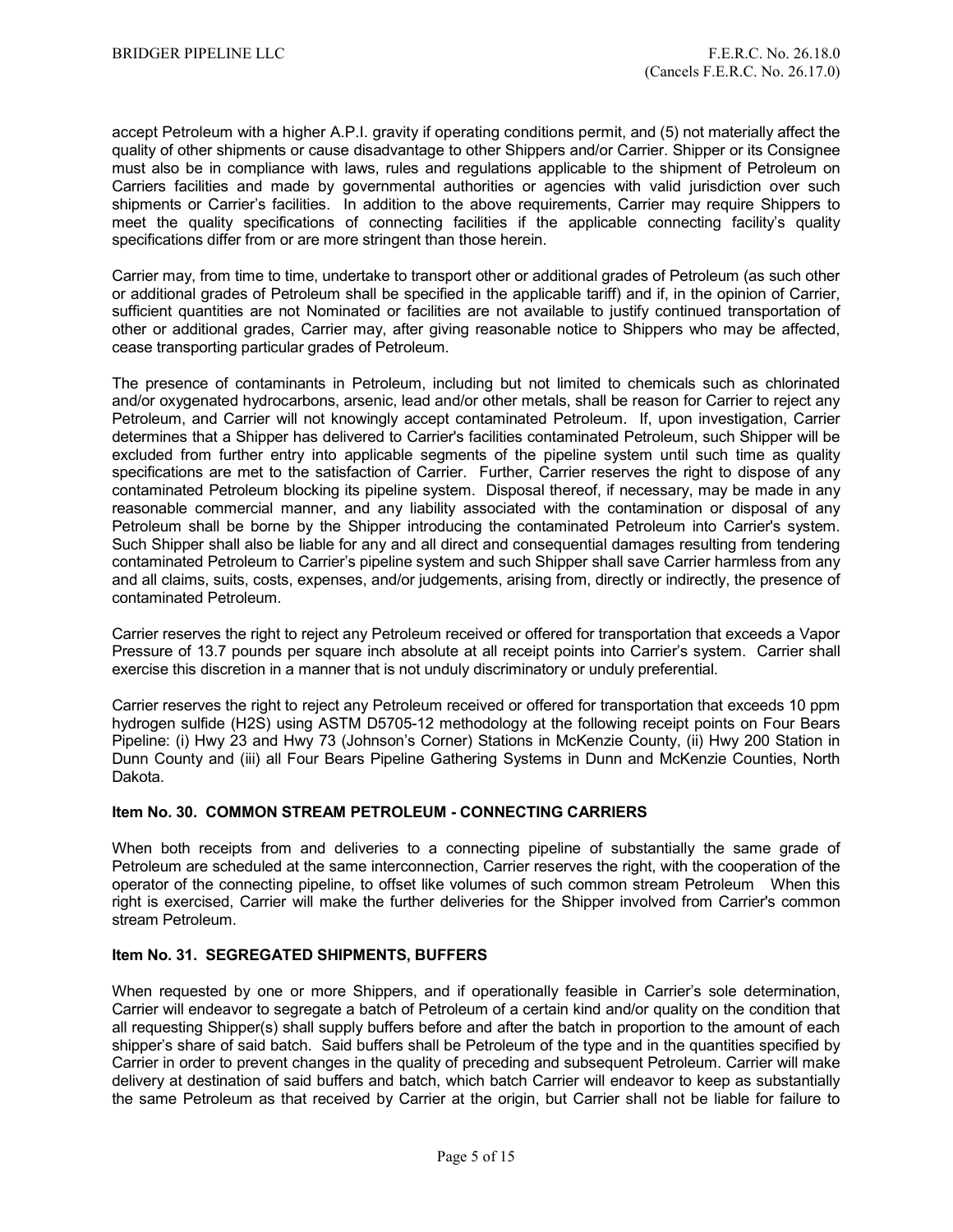deliver the identical Petroleum or for variations in the gravity and/or quality of Petroleum occurring while such batch is in Carrier's custody. Consignee(s) shall accept at destination such leading and trailing buffers as mixed in transit together with its batch. Neither shall Carrier be liable for variation in the gravity and/ or quality of Petroleum in prior or subsequent trailing batches.

# **Item No. 35. SHIPMENTS, MAINTENANCE OF IDENTITY**

Carrier shall not be liable to Shipper for changes in gravity, quality, or characteristics of Shipper's Petroleum which may occur from commingling or intermixing Shipper's Petroleum with other Petroleum in the same common stream while in transit. Subject to the foregoing, Carrier will use its best efforts to deliver Petroleum to Shipper at the designated destination point that is of a type equivalent to that accepted from Shipper; however, Carrier shall be under no obligation to make delivery to Shipper of the identical Petroleum tendered by Shipper at the applicable origin point but rather may make delivery out of the common stream.

Carrier shall have no responsibility in, or for, any revaluation or settlements which may be deemed appropriate by Shippers and/or Consignees because of mixing or commingling of Petroleum shipments between the receipt and delivery of such shipments by Carrier within the same common stream.

# **Item No. 42. COMPLIANCE WITH OSHA REGULATIONS**

When OSHA regulations require the presence of a second Carrier employee at a site because of H2S levels, Shipper shall be assessed an additional fee of **[I]** 19.88 cents (\$0.1988) per Barrel. This fee may be waived if Shipper provides a permanent alternative mechanism to comply with such rules that does not require the presence of a second Carrier employee. Any alternative must be approved and agreed to by Carrier.

# **Item No. 45. ADDITIVES**

Carrier reserves the right to require, approve or reject the injection of corrosion inhibitors, viscosity or pour point depressants or other such additives in Petroleum to be transported.

#### **Item No. 50. DUTY OF CARRIER**

Carrier shall transport and deliver Petroleum with reasonable diligence and dispatch, considering the quality of the Petroleum, the distance of transportation, the safety of operation, and other material factors. Carrier cannot commit to delivering Petroleum to a particular destination, at a particular time. Upon a shipment's arrival at the designated destination point, Carrier may begin delivery to Shipper at Carrier's current rate of pumping.

# **Item No. 55. ORIGIN AND DESTINATION FACILITIES REQUIRED**

Carrier will receive Petroleum from Shippers only at established receiving points on its system. Petroleum will be received only from facilities provided or arranged for by Shipper at the pressures and pumping rates required by Carrier. Carrier will determine and advise Shippers of the facilities to be provided at the point of a receipt to meet the operating conditions of Carrier's facilities at such point. Carrier will not accept Petroleum for transportation unless such facilities have been provided.

Carrier will deliver Petroleum to Shippers or their Consignees at established destination points on its system. Petroleum will be delivered only into facilities which are provided by or arranged for by Shipper or its Consignee at pressures and pumping rates required by Carrier. Carrier will determine and advise Shippers and Consignees of the size and capacity of facilities to be provided at point of delivery to meet the operating conditions of Carrier's facilities at such point. Carrier will not accept Petroleum for transportation unless such facilities have been provided.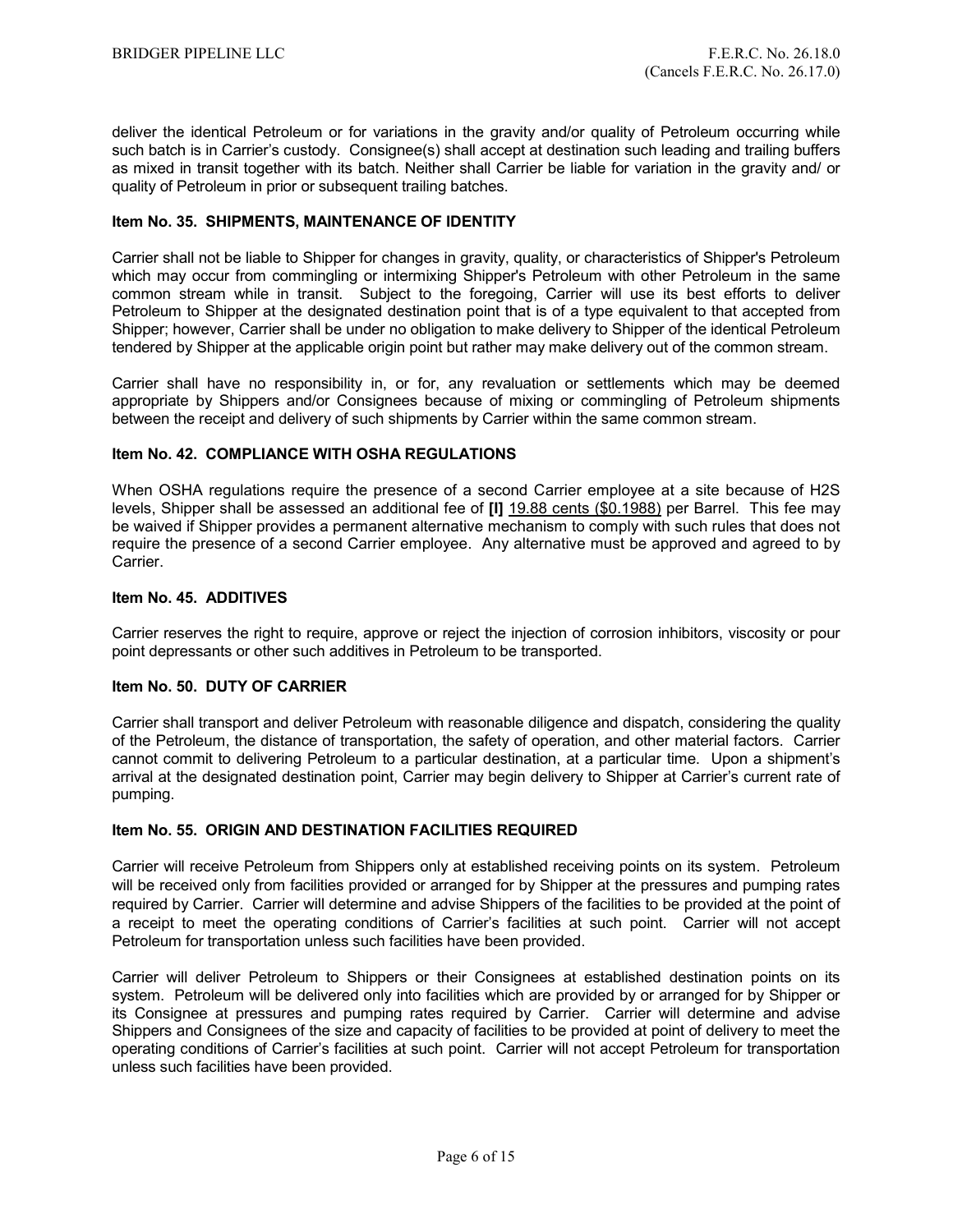Carrier has working tanks that are needed by Carrier to transport Petroleum but has no other tanks and, therefore, does not have facilities for rendering, nor does it offer, a storage service. Provisions for storage during transit in facilities furnished by Shipper at points on Carrier's system will be permitted to the extent authorized under individual tariffs.

# **Item No. 65. NOTICE OF ARRIVAL, DELIVERY AT DESTINATION, DEMURRAGE**

After expiration of twenty-four (24) hours from the time Carrier provides notice to Shipper that its Petroleum is ready to be accepted at the designated destination point, if Shipper has not accepted such Petroleum, Carrier may assess Shipper a demurrage charge of **[I]** 1.02 cents (\$0.0102) per Barrel on all Petroleum not received by Shipper for each delay of twenty-four (24) hours, or fractional part thereof, until said Petroleum is accepted by Shipper. After expiration of said twenty-four (24) hour notice, Carrier's liability for loss, damage or delay with respect to Petroleum offered for delivery but not taken by Shipper shall be that of a warehouseman only.

If Shipper is unable or refuses to receive said Petroleum within twenty-four (24) hours of its arrival at the designated destination point, Carrier reserves the right to make whatever arrangements for disposition of the Petroleum it deems appropriate in order to clear its pipeline. Any additional expenses incurred by the Carrier in making such arrangements shall be borne by Shipper.

# **Item No. 70. GAUGING, TESTING AND DEDUCTIONS**

Petroleum shipped hereunder shall be measured and tested by representatives of Carrier or by automatic equipment approved by Carrier. Quantities shall be determined by dynamic or static measurement methods in accordance with appropriate A.P.I. standards, latest revision, and adjusted to base (reference or standard) conditions.

When, in Carrier's opinion, a Shipper's, lease operator's or connecting carrier's tanks are unsafe or unsuitable for use in custody transfer because of improper connections, high bottom accumulations of any extraneous matter, incrustations on the inside of the tank walls, or any other conditions unacceptable to Carrier, Carrier may reject the use of such tank until the unacceptable conditions have been corrected.

Corrections will be made for temperature from observed degrees Fahrenheit to 60 degrees Fahrenheit and for pressure to 14.696 psia. Carrier will deduct the full amount of sediment, water and other impurities as the centrifugal or other test may show.

One of the following pipeline loss allowance will be used when specifically referenced in the applicable tariff.

#### Option 1

A deduction of two-tenths of one percent (0.2%) will be made to cover evaporation, interface losses, and other normal losses during transportation.

#### Option 2

No deduction will be made to cover evaporation, interface losses, and other normal losses during transportation.

#### Option 3

Quantities transported will be adjusted to allow for inherent losses, including but not limited to shrinkage, evaporation, interface losses and other losses. Pipeline loss adjustments will be made on the basis of total quantities transported.

#### Option 4

A deduction of one-tenth of one percent (0.1%) will be made to cover evaporation, interface losses, and other normal losses during transportation.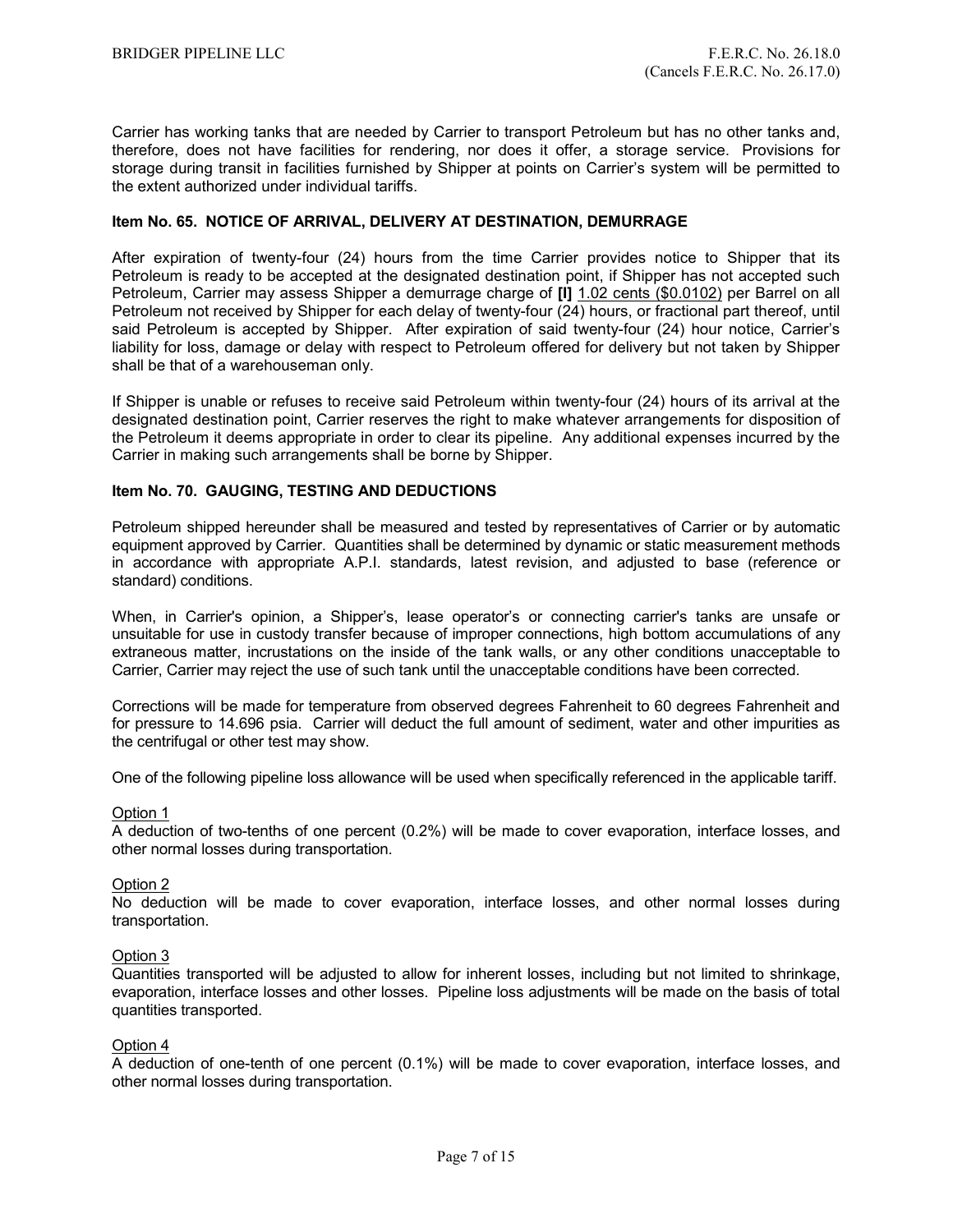# Option 5

A deduction of fifteen hundredths of one percent (0.15%) will be made to cover evaporation, interface losses, and other normal losses during transportation.

#### Option 6

A deduction of twenty-five hundredths of one percent (0.25%) will be made to cover evaporation, interface losses, and other normal losses transportation.

#### Option 7

A deduction of three-tenths of one percent (0.3%) will be made to cover evaporation, interface losses, and other normal losses during transportation.

# Option 8

A deduction of thirty-five hundredths of one percent (0.35%) will be made to cover evaporation, interface losses, and other normal losses during transportation.

#### Option 9

A deduction of one-half of one percent (0.5%) will be made to cover evaporation, interface losses, and other normal losses during transportation.

In addition to the above, any Petroleum having an A.P.I. gravity in excess of 54.9 degrees (54.9°) that Carrier agrees to accept for transportation on its system may be subject to an additional deduction to cover incremental evaporation and shrinkage associated with such higher-A.P.I. gravity Petroleum. To the extent Carrier elects to assess such additional deduction, Carrier shall submit a tariff filing that sets for such applicable deduction.

After consideration of all of the factors set forth in this Item No. 70, a net balance will be determined as the quantity deliverable by Carrier, and transportation charges will be assessed on this net balance.

# **Item No. 76. PRORATIONING**

**I.** When Carrier determines that the aggregate Initial Nominations of Petroleum exceed Available Capacity during the month immediately prior to the transportation month on a line segment, the allocation of Available Capacity shall be subject to prorationing, and Carrier shall notify in writing by electronic mail each nominating Existing Shipper of its Existing Shipper Allocation and each nominating New Shipper of its New Shipper Allocation. By 2 P.M. Mountain Time, on the next business day after such notification: (1) each nominating Existing Shipper will submit a revised nomination for that line segment that is equal to or less than such Existing Shipper's Allocation and (2) each nominating New Shipper will submit a revised nomination for that line segment that is equal to or less than such shipper's New Shipper Allocation. If Carrier does not receive a Binding Nomination from Shipper by the specified time, Carrier will deem Shipper to have conclusively agreed to Shipper's Existing Shipper Allocation or New Shipper Allocation, as applicable, as such amount is set forth in Carrier's notice to Shipper. Each Shipper's revised nomination or revised deemed nomination shall be its "Binding Nomination." If the aggregate of the Binding Nominations by Existing Shippers is less than the Existing Shippers' portion of Available Capacity, Carrier shall distribute the unused capacity for the applicable line segment on a per capita basis among Existing Shippers having unmet Nominations and that are not subject to capped Initial Nominations pursuant to Subpart (4)(b) of this Item No. 76 for the transportation month to which the Initial Nominations apply; if the aggregate of the Binding Nominations by New Shippers is less than the New Shippers' portion of the Available Capacity, Carrier shall distribute the unused capacity for the applicable line segment on a per capita basis among New Shippers that are not subject to capped Initial Nominations pursuant to Subpart (4)(b) of this Item No. 76 for the transportation month to which the Initial Nominations apply. If there still remains unused Existing Shipper capacity on the applicable line segment, such capacity will be distributed on a per capita basis to Existing Shippers that are subject to capped Initial Nominations pursuant to Subpart (4)(b) of this Item No. 76 for the transportation month to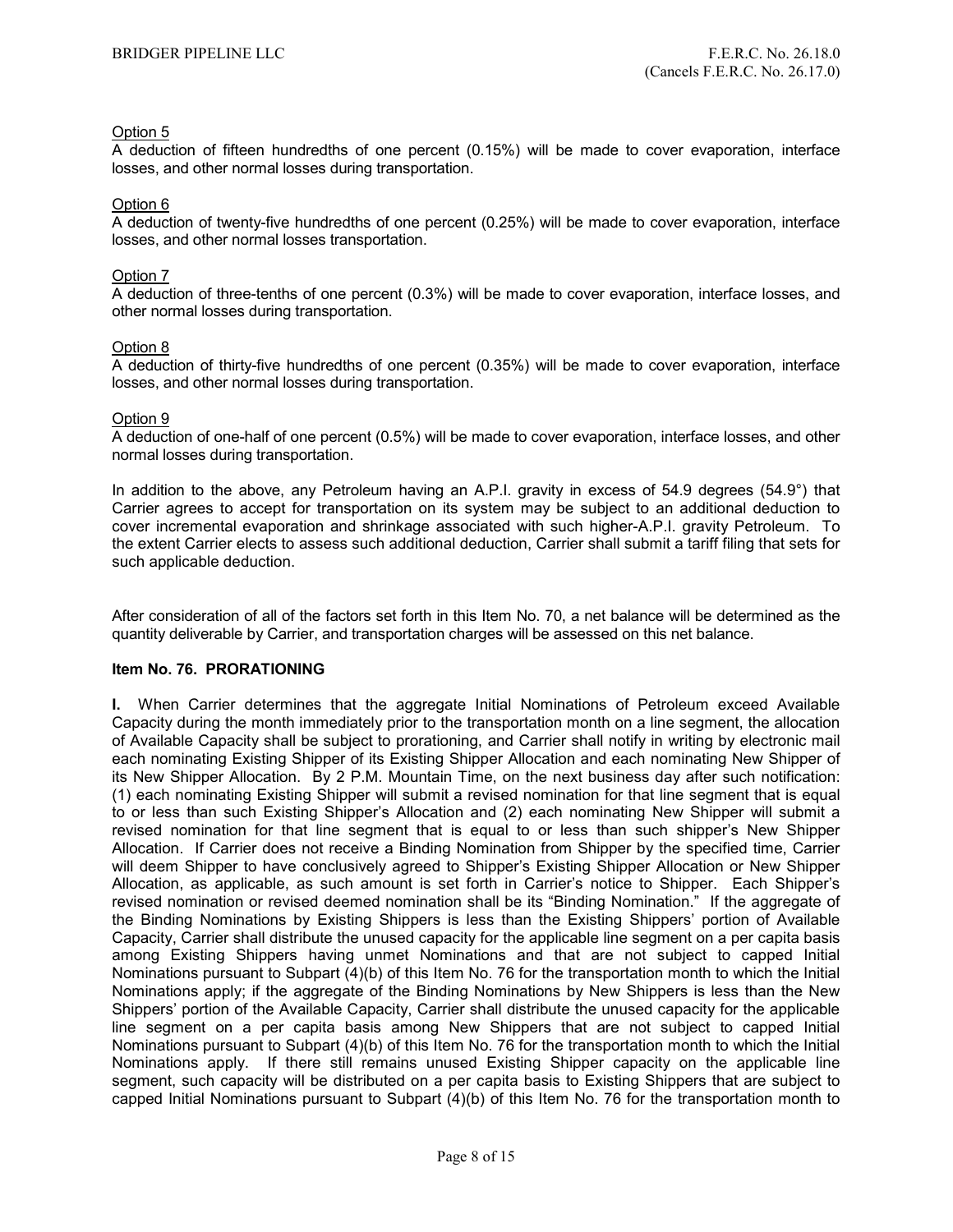which the Initial Nominations apply. If there still remains unused New Shipper capacity on the applicable line segment, such capacity will be distributed on a per capita basis to New Shippers that are subject to capped Initial Nominations pursuant to Subpart  $(4)(b)$  of this Item No. 76 for the transportation month to which the Initial Nominations apply. Any Shipper accepting additional capacity pursuant to the abovedescribed process must amend its Binding Nomination with an "Amended Binding Nomination" reflecting the increased allocation to Shipper. If the aggregate Binding or Amended Binding Nominations are less than Available Capacity following implementation of this process, the pipeline segment will no longer be in apportionment and Subpart (4) of this Item No. 76 shall not apply with respect to the transportation month applicable to this allocation process. If the aggregate Binding or Amended Binding Nominations are equal to Available Capacity following implementation of this process, Subpart (4) of this Item No. 76 shall apply with respect to the transportation month applicable to this allocation process.

When Carrier determines that the aggregate Initial Nominations of Petroleum do not exceed Available Capacity during the month immediately prior to the transportation month on a line segment, Carrier shall allocate the unused capacity for the applicable line segment on a per capita basis to Shippers that are subject to capped Initial Nominations pursuant to Subpart 4(b) of this Item No. 76 for the transportation month to which the Initial Nominations apply. By 2 P.M. Mountain Time, on the next business day after such allocation, each nominating Shipper subject to capped Initial Nominations pursuant to Subpart 4(b) of this Item No. 76 for the transportation month to which the Initial Nominations apply will submit a revised nomination for that line segment that is equal to or less than its allocation. If Carrier does not receive a response from Shipper by the specified time, Carrier will deem Shipper to have conclusively agreed to the Shipper's allocation by Carrier. Each Shipper's revised nomination or revised deemed nomination shall be its "Binding Nomination." If the aggregate Binding Nominations are less than Available Capacity following implementation of this process, the pipeline segment will no longer be in apportionment and Subpart (4) of this Item No. 76 shall not apply with respect to the transportation month applicable to this allocation process. If the aggregate Binding Nominations are equal to Available Capacity following implementation of this process, Subpart (4) of this Item No. 76 shall apply with respect to the transportation month applicable to this allocation process.

(1) Existing Shippers: The percentage of Available Capacity to be allocated to each Existing Shipper will be calculated by using data from the Base Period and dividing the sum of the shipments made for the account of each Existing Shipper on such line segment in the Base Period by the total shipments made for all Shippers on such line segment during the Base Period. The resulting percentages will then be applied to the line segment to determine the capacity allocation for each Existing Shipper ("Existing Shipper Capacity Allocation"). Each Existing Shipper will receive the lesser of its actual Nomination or its Existing Shipper Capacity Allocation, the lesser of which is the "Existing Shipper Allocation." The Existing Shipper Allocation will be subject to pro rata reduction on the basis of the percentages calculated in this Paragraph (1), if required, to accommodate New Shippers.

(2) New Shippers: Up to two and one-half percent (2.5%) of Available Capacity on a line segment will be allocated to each New Shipper, subject to a cap of ten percent (10%) of Available Capacity for all New Shippers. During periods of prorationing, New Shippers will be allocated pipeline capacity as follows:

(i) If less than four (4) New Shippers have submitted Nominations for the affected line segment, each New Shipper will be allocated the lesser of either two and one-half percent (2.5%) of Available Capacity or its nominated volume ("New Shipper Allocation").

(ii) In the event that four (4) or more New Shippers have submitted Nominations for the affected line segment, the nominated volumes for each New Shipper shall be totaled and divided into ten percent (10%) of the Available Capacity. The resulting percentage shall be the initial New Shipper Proration Factor. Each New Shipper will be allocated pipeline segment capacity equal to the lesser of: (a) two and one-half percent (2.5%) of Available Capacity, or

(b) its nominated volumes, or

(c) its nominated volumes multiplied by the initial New Shipper Proration Factor (also "New Shipper Allocation").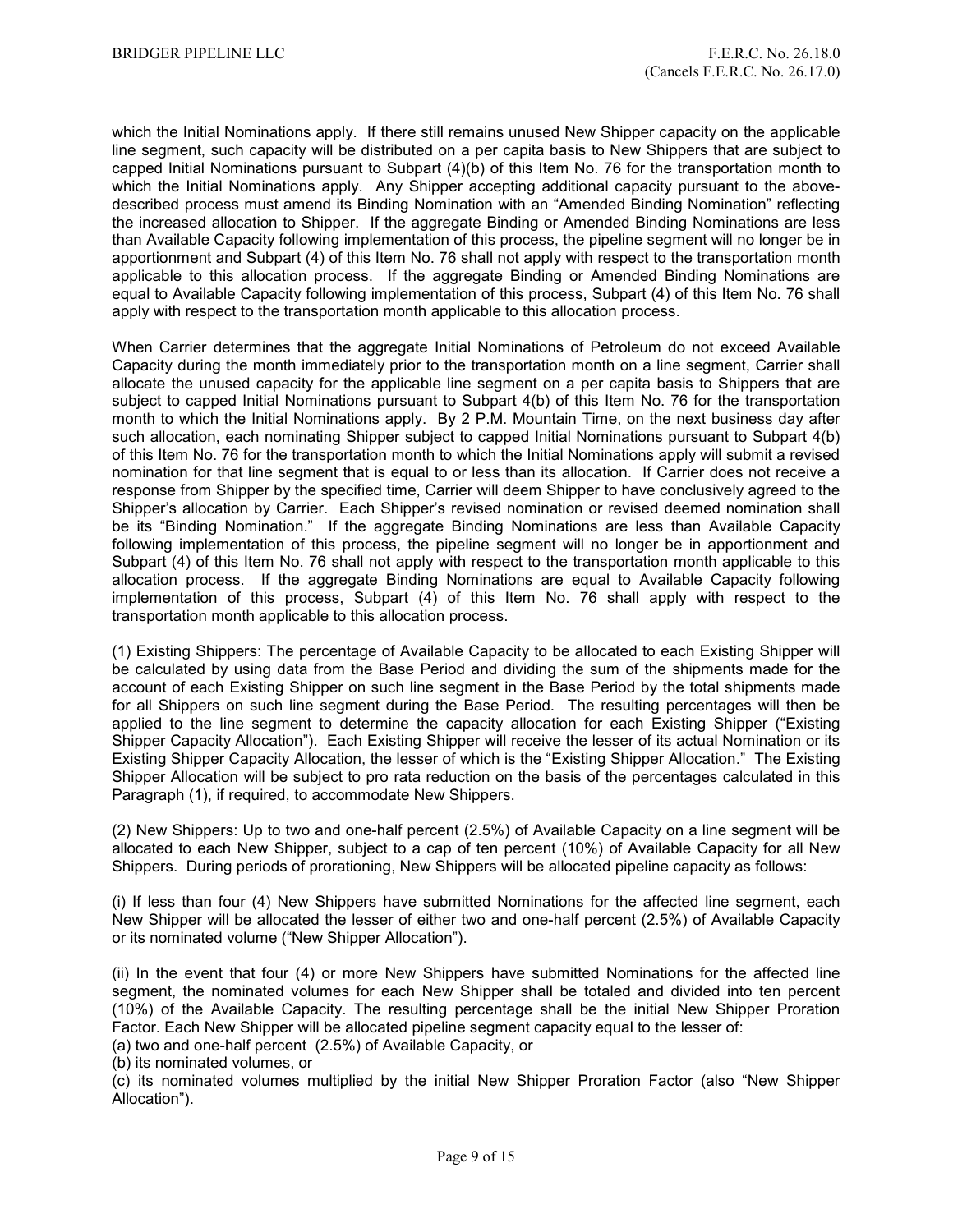(3) For purposes of Carrier's prorationing policies, the following definitions will be applicable:

(i) "Available Capacity" – The total capacity of the applicable pipeline segment usable to transport Petroleum in a given month, given operating conditions in that month.

(ii) "Base Period" – The twelve (12)-month period beginning thirteen (13) months prior to the month of prorationing.

(iii) "Deficient Volume" – The actual Barrels tendered by Shipper to Carrier for transportation on Carrier's system during a transportation month; provided, that this definition shall only apply when a Shipper tenders to Carrier for transportation on Carrier's system, a volume of Barrels less than ninety percent (90%) of the greater of Shipper's Binding Nomination or its Amended Binding Nomination, as applicable, and such deficiency was not caused by an event of Force Majeure.

(iv) "Existing Shipper" – A Shipper that has tendered Petroleum for transportation on a specific line segment during each month of the Base Period.

(v) "Existing Shipper Allocation" – The lesser of each Existing Shipper's actual nomination or its Existing Shipper Capacity Allocation as calculated pursuant to the formula set forth in Paragraph (1) of this Item No. 76.

(vi) "Existing Shipper Capacity Allocation" – The capacity allocation for a line segment for each Existing Shipper calculated pursuant to the formula set forth in Paragraph (1) of this Item No. 76.

(vii) "Force Majeure" – an event which is unforeseen, and beyond the control of Shipper or Carrier, as applicable, that prevents Shipper from being able to tender Barrels for transportation on Carrier's system equal to its allocation pursuant to this Item No. 76 or prevents Carrier from being able to accept Barrels from Shipper equal to Shipper's allocation pursuant to this Item No. 27. Examples of Force Majeure events include, but are not limited to, earthquakes, floods; landslides; riots; sabotage; acts of public enemies; war; blockades; insurrections; epidemics; an act by any governmental authority claiming jurisdiction to curtail such delivery, inability of Carrier to accept all of Shipper's Barrels equal to its allocation pursuant to this Item No. 76; fire; explosion; breakdown or failure of pipe or equipment; absence of sufficient electric power. Shipper's lack of funds; state-imposed frost laws; election to go to a different market; rejection of non-conforming petroleum, by way of examples, do not constitute events of Force Majeure.

(viii) "Initial Nomination" – A Shipper's first nomination for a given month.

(ix) "New Shipper" – A Shipper that tenders Petroleum or petroleum products for transportation on a specific line segment that does not qualify as an Existing Shipper, as defined in this Item No. 76, Paragraph (3).

 $(x)$  "New Shipper Allocation" – Has the meaning set forth in Item No. 76(2)(i) or (2)(ii), as applicable.

(xi) "New Shipper Proration Factor" – The percentage calculated by totaling the nominated volumes for all New Shippers and dividing such amount into ten percent (10%) of the Available Capacity as set forth in Paragraph (2)(ii) of this Item.

(xii) "Penalty Volume" – The volume of Barrels equal to the difference between the Binding Nomination or the Amended Binding Nomination, whichever is greater, and the Deficient Volume.

(4) During a transportation month in which Carrier is required to pro-rate under this rule, if any Existing or New Shipper tenders to Carrier a volume of Barrels equal to or more than ninety percent (90%) of the greater of its Binding Nomination or its Amended Binding Nomination as to each applicable line segment, the Shipper shall be considered to have met its Binding Nomination or Amended Binding Nomination.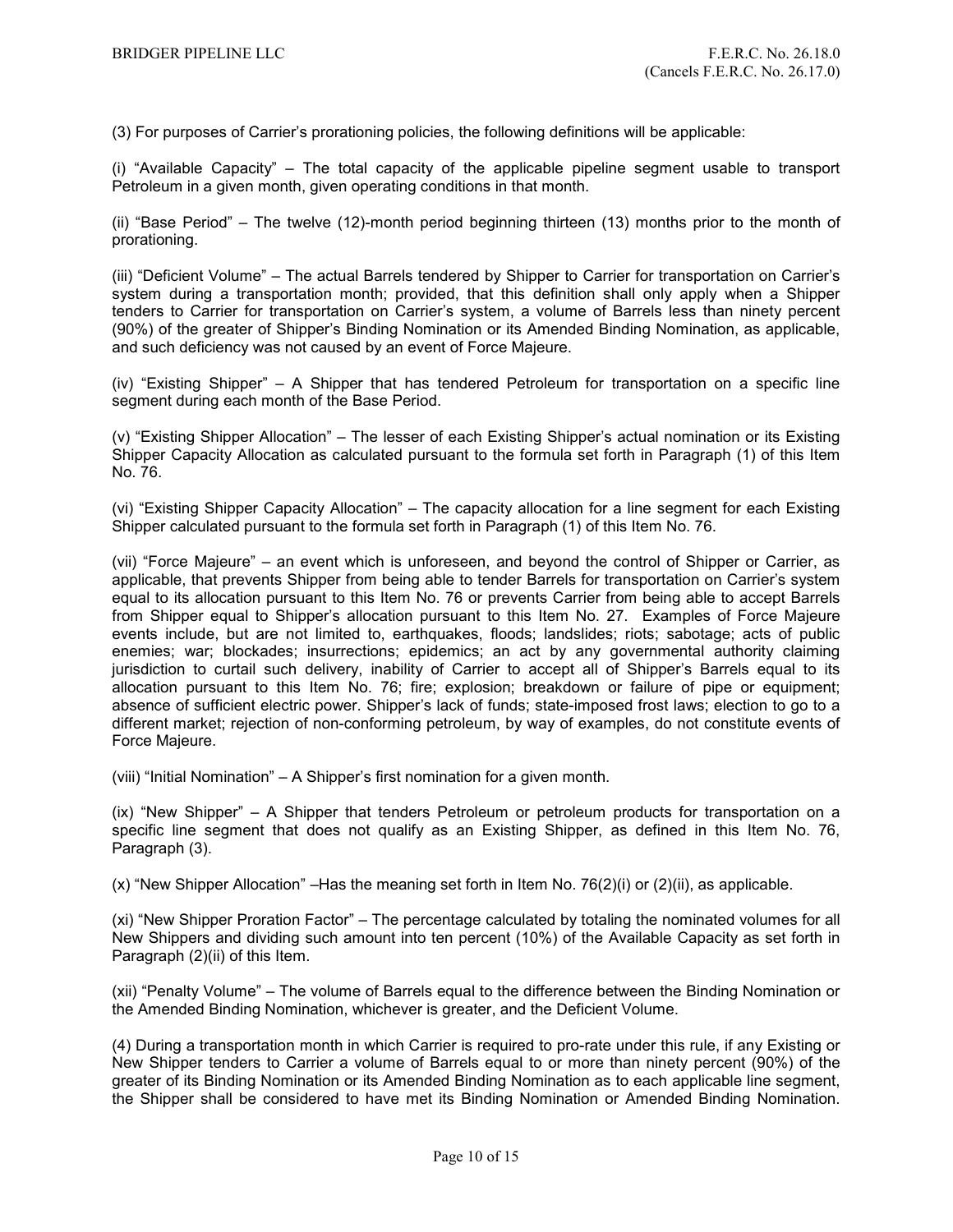During a month in which Carrier is required to pro-rate under this rule, with respect to each applicable line segment, if any New or Existing Shipper delivers to Carrier a volume of Barrels less than ninety percent (90%) of the greater of its Binding Nomination or Amended Binding Nomination which is not caused by an event of Force Majeure or by failure to provide Financial Assurances in accordance with Item No. 140 (FINANCIAL ASSURANCES) ("Deficient Tender") the following penalties shall apply during any rolling twelve (12)-month period:

(a) Upon the first Deficient Tender on a line segment during such rolling twelve (12)-month period, Shipper shall be invoiced for and pay for its tendered volumes for that month, plus the product of the rate applicable to the Binding Nomination or, where applicable, the Amended Binding Nomination, and the Penalty Volume.

(b) Upon the second Deficient Tender on a line segment during such rolling twelve (12)-month period: (1) Shipper shall be invoiced for and pay for its tendered volumes for that month, plus the product of the rate applicable to the Binding Nomination or, where applicable, the Amended Binding Nomination, and the Penalty Volume and (2) Shipper's Initial Nomination for the three (3) consecutive months beginning the first complete month after the second Deficient Tender becomes known to Carrier shall be limited to the Deficient Volume; provided, however, that the penalty set forth in Section 4(c) below with respect to the third Deficient Tender shall apply if a third Deficient Tender occurs during the referenced three (3) month period. Provided, however, that Shipper's Initial Nominations during any month of this three (3) consecutive month period shall not be limited to the Deficient Volume under the circumstances set forth in Section I of this Item No. 76.

(c) Upon the third Deficient Tender on a line segment and for any Deficient Tender thereafter during such rolling twelve (12)-month time period: (1) Shipper shall be invoiced for and pay for its tendered volumes for that month, plus the product of the rate applicable to the Binding Nomination or, where applicable, the Amended Binding Nomination, and the Penalty Volume and (2) Shipper shall be prohibited from submitting for one month any nomination for transportation of Petroleum on the line segment to which the Deficient Tender applies beginning the first complete month after the third Deficient Tender or any Deficient Tender thereafter becomes known to Carrier during any rolling twelve (12)-month period.

# **Item No. 80. APPLICATION OF RATES & CHARGES**

Petroleum accepted for transportation shall be subject to the rates and charges in effect on the date of delivery of such Petroleum by Carrier. Trunk line transportation and all other lawful charges will be collected on the basis of the net quantities of Petroleum delivered. Gathering charges will be collected on the basis of net quantities of Petroleum received. All net quantities will be determined in the manner provided in Item No. 70 (GAUGING, TESTING AND DEDUCTIONS).

# **Item No. 85. APPLICATION OF RATES FROM AND TO INTERMEDIATE POINTS**

For Petroleum accepted for transportation from any point on Carrier's lines not named in a particular tariff, which is intermediate to a point from which rates are published in said tariff, through such unnamed point, the rate published from the next more distant point specified in such tariff will apply. For Petroleum accepted for transportation to any point not named in a particular tariff which is intermediate to a point to which rates are published in said tariffs, through such unnamed point, the rate published therein to the next more distant point specified in the tariff will apply.

# **Item No. 90. CHARGE FOR COMPENSATION FUND FEES INCURRED BY COMPANY**

In addition to all other charges accruing on Petroleum accepted for transportation through Carrier's facilities, a per Barrel charge will be assessed and collected in the amount of any tax, fee, or other charge levied against Carrier by any Federal, State or local agency for the purpose of creating a fund for the reimbursement of parties who sustain costs or losses resulting from oil pipeline industry operations.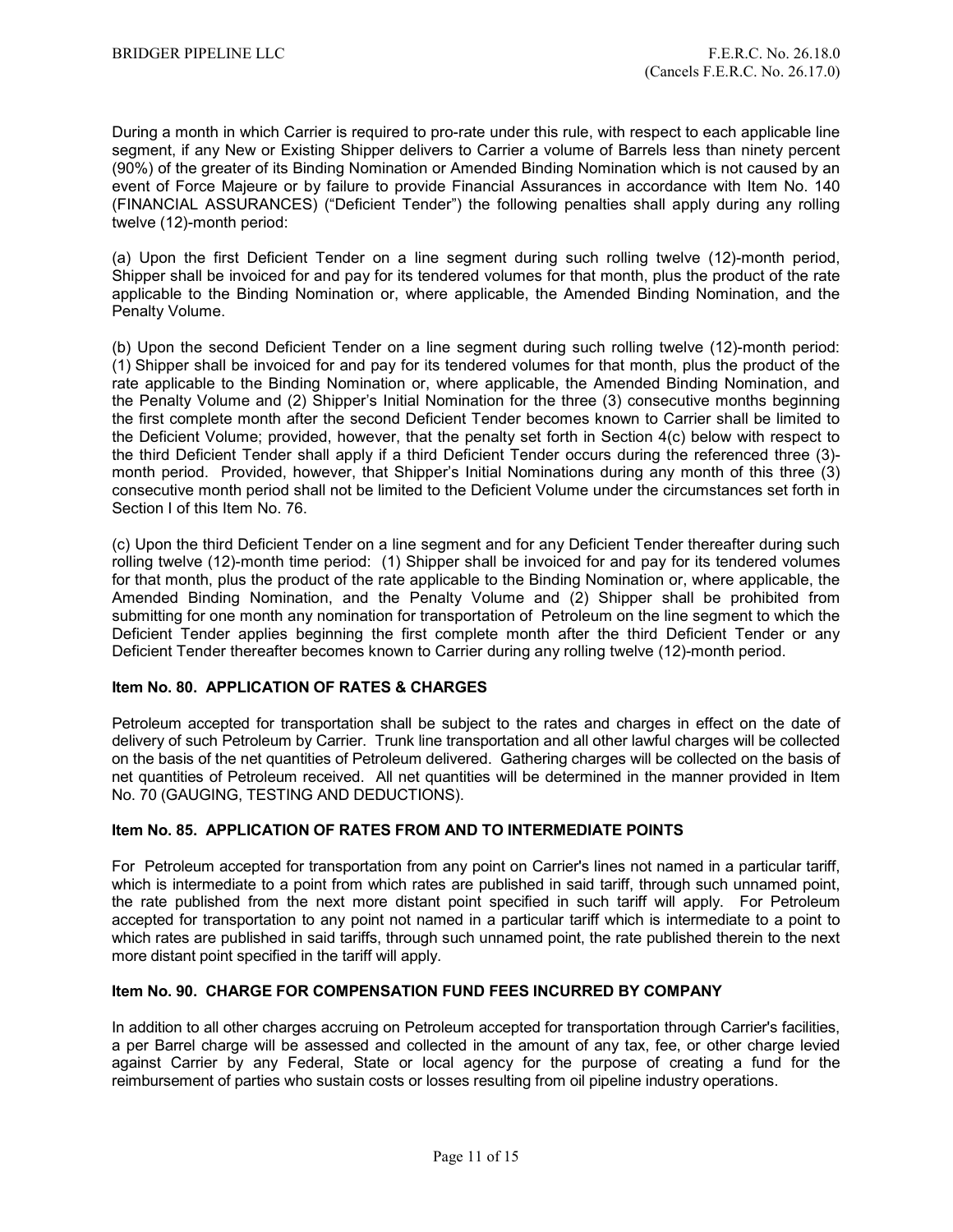# **Item No. 100. PAYMENT OF TRANSPORTATION AND OTHER CHARGES**

(a) Shipper shall be responsible for payment of transportation and all other charges associated with the transportation of Shipper's Petroleum on Carrier's system, and if required, shall furnish Financial Assurances satisfactory to Carrier in accordance with Item No. 140 (FINANCIAL ASSURANCES) of this tariff. If any charge remains unpaid after the payment due date, Shipper may also be assessed interest on the unpaid amounts from the payment due date of the invoice to the date payment is received by Carrier, with such interest calculated at an annual rate equivalent to one hundred twenty-five percent (125%) percent of the prime rate as quoted by a major New York bank. Carrier shall have a lien on all Petroleum belonging to Shipper to secure the payment of any and all unpaid transportation and other charges that are due to Carrier by Shipper, and Carrier may withhold such Petroleum from delivery to Shipper to cover payment of all charges, including demurrage and late charges and may refuse to make delivery of the Petroleum until all charges have been paid. If said charges, or any part thereof, shall remain unpaid for five (5) days after payment is due pursuant to the invoice, Carrier shall have the right, either directly or through an agent, to sell on of Shipper's Petroleum within the custody of Carrier at a public auction. Carrier shall have the right to sell said Petroleum at public auction, for cash. The auction will be held between the hours of ten o'clock a.m. and four o'clock p.m. on any day not a weekend or legal holiday, and not less than twenty-four (24) hours after the Shipper has been officially notified of the time and place of such sale and the quantity, general description, and location of the Petroleum to be sold. Carrier may be a bidder and purchaser at such sale. Out of the proceeds of said sale, Carrier shall pay itself for all transportation, demurrage, and other lawful charges, expenses of notice, advertisement, sale and other necessary expenses, and expenses of caring for and maintaining the Petroleum, and the balance shall be held for whomsoever may be lawfully entitled thereto after the auction. If the proceeds of said sale do not cover all expenses incurred by Carrier, the Shipper and/or Consignee are liable to Carrier for any deficiency.

(b) Carrier may, with or without notice to Shipper, appoint agent(s) to retain possession of Shipper's Petroleum on behalf of Carrier for the purpose of enforcing the general lien described in this Item.

# **Item No. 105. DIVERSION**

A change in destination or routing will be permitted without additional charge, on written request from Shipper, provided an applicable tariff is in effect for any requested destination or routing, and provided that no back-haul is required.

# **Item No. 110. LIABILITY OF CARRIER**

Carrier while in possession of any of the Petroleum herein described shall not be liable for any loss thereof, damage thereto, or delay caused by fire, storm, flood, epidemics, acts of God, riots, war, sabotage, strikes, the authority of law, public enemy, or the act of default of Shipper or its Consignee, as a result of a Force Majeure (as such term is defined in Item No. 76), or from any other cause whatsoever, whether enumerated herein or not, except to the extent that liability is imposed on Carrier by law. In case of loss of Petroleum for which Carrier is not responsible, Shipper shall bear the loss in such proportion as the amount of Shipper's Petroleum received and undelivered at the time the loss occurs, bears to all Petroleum then in the custody of Carrier for transportation via the lines or other facilities in which the loss occurs. Shipper shall be entitled to have delivered only such portion of Shipper's shipment as may remain after deduction of Shipper's due proportion of such loss. Transportation charges will be assessed only on the net quantity of Petroleum delivered.

#### **Item No. 115. CLAIMS, SUITS, AND TIME FOR FILING**

As a condition precedent to recovery for loss, damage, or delay to shipments, claims must be filed in writing with Carrier within nine (9) months after delivery of the Petroleum, or, in case of failure to make delivery, then within nine (9) months after a reasonable time for delivery has elapsed; and suits arising out of such claims shall be instituted against the Carrier only within two (2) years and one (1) day from the day when notice is given in writing by Carrier to the claimant that Carrier has disallowed the claim or any part or parts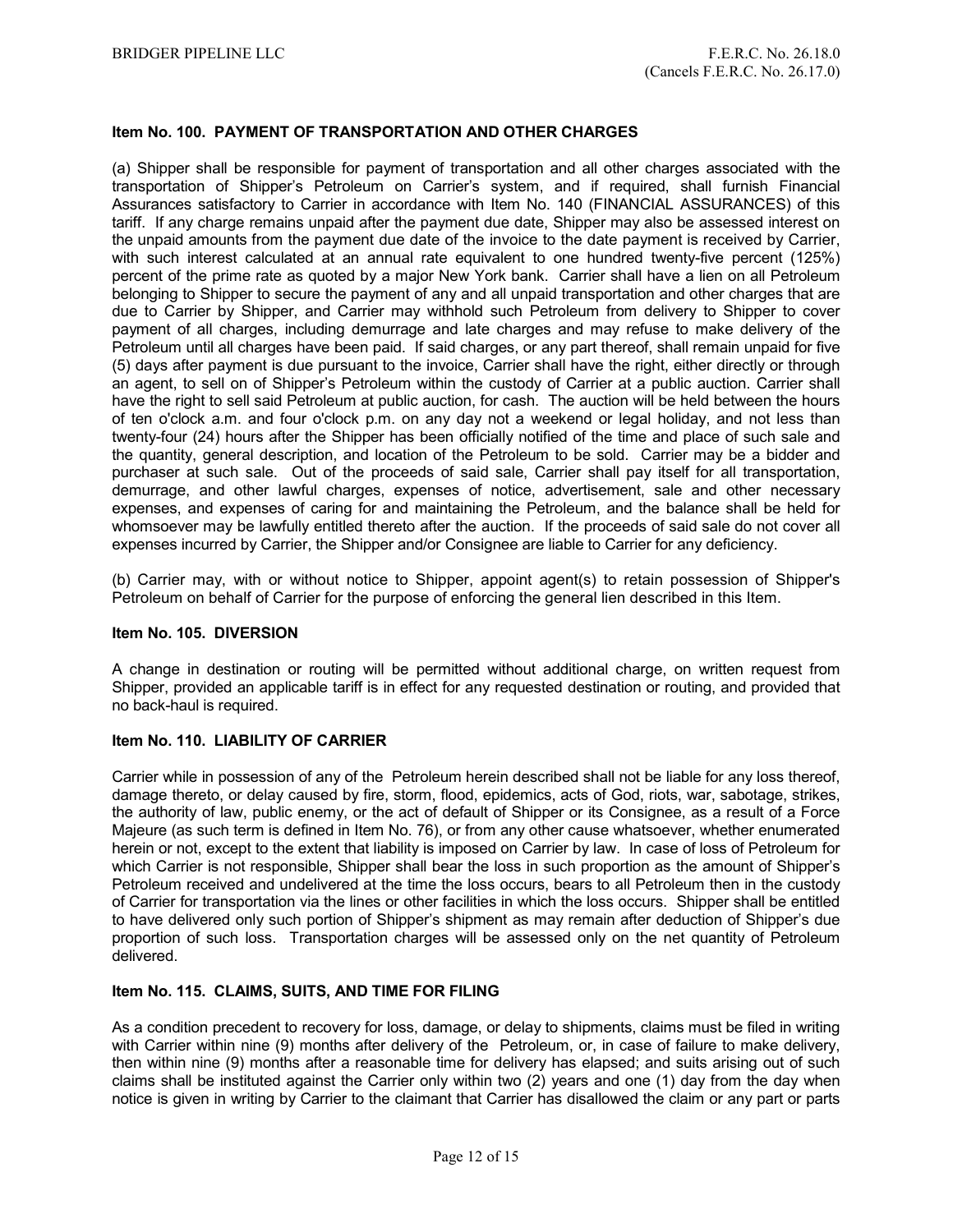thereof specified in the notice. Where claims are not filed or suits are not instituted thereon in accordance with the foregoing provisions, Carrier will not be liable hereunder and such claims will not be paid.

# **Item No. 120. PIPEAGE OR OTHER CONTRACTS**

Separate pipeage and other contracts may be required of a Shipper, in accordance with the applicable tariff and these rules, before any duty of transportation by the Carrier shall arise.

# **Item No. 125. QUALITY BANK**

See individual tariffs for Quality Bank provisions on specific systems, if applicable.

# **Item No. 130. STRATEGIC PETROLEUM RESERVE**

In the event that Carrier is required to perform crude oil drawdowns from the Strategic Petroleum Reserve, such an event may be considered a cause recognized by Item No. 110 of the rules and regulations, and Carrier's ability to perform may be limited and excused by such occurrences without liability.

# **Item No. 135. INTRASYSTEM TRANSFERS**

**[I]** 1.78 cents (\$0.0178) per Barrel will be charged for intrasystem transfers to the Transferors involved in intrasystem transfers who do not pay Carrier transportation charges or are not listed as the last Consignee for the particular movement including the transfer(s).

In any such transfer, Carrier shall not be liable for any loss or damage in connection therewith. Any transfer request pursuant to this Item No. 135, which shall be confirmed in writing, shall specify the quantity, type, grade and location of the Petroleum transferred. All deliveries shall be made to and for the account of the last Consignee.

A transfer of Shipper's rights and obligations under this Item No. 135 respecting its Petroleum will not be binding or effective on Carrier until Carrier has provided a notice of acceptance to the Transferor and transferee. Carrier will not provide a notice of acceptance of a transfer until such time as the transferee has satisfied Carrier of its capacity to undertake the Transferor's obligations and has provided any Financial Assurances requested by Carrier in accordance with Item No. 140 (FINANCIAL ASSURANCES) of this tariff.

#### **Item No. 140. FINANCIAL ASSURANCES**

(a) All prospective shippers shall, twenty-five (25) days prior to making their first nomination, provide information to Carrier that will allow Carrier to determine the prospective shipper's capacity to perform any financial obligations that could arise from the transportation of that prospective shipper's Petroleum under the terms of this tariff, including the payment of transportation charges, equalization obligations, the value of any loss allowance, and any negative balance positions. At any time, upon the request of Carrier, Shipper shall, within ten (10) days of such request, provide information to Carrier that will allow Carrier to determine Shipper's capacity to perform any financial obligations that could arise from the transportation of that Shipper's Petroleum under the terms of this tariff, including the payment of transportation charges, equalization obligations, the value of any loss allowance, and any negative Shipper balance positions. Carrier shall not be obligated to accept Petroleum for transportation from any Shipper or prospective shipper if such Shipper or prospective shipper fails to provide the requested information to Carrier within the time periods set forth herein, or if Carrier's review of the requested information reveals that such Shipper or prospective shipper does not have the capacity to perform any financial obligations that could arise from the transportation of its Petroleum under the terms of this tariff, including the payment of transportation charges, equalization obligations, the reasonably determined value of any loss allowance, and any negative balance positions.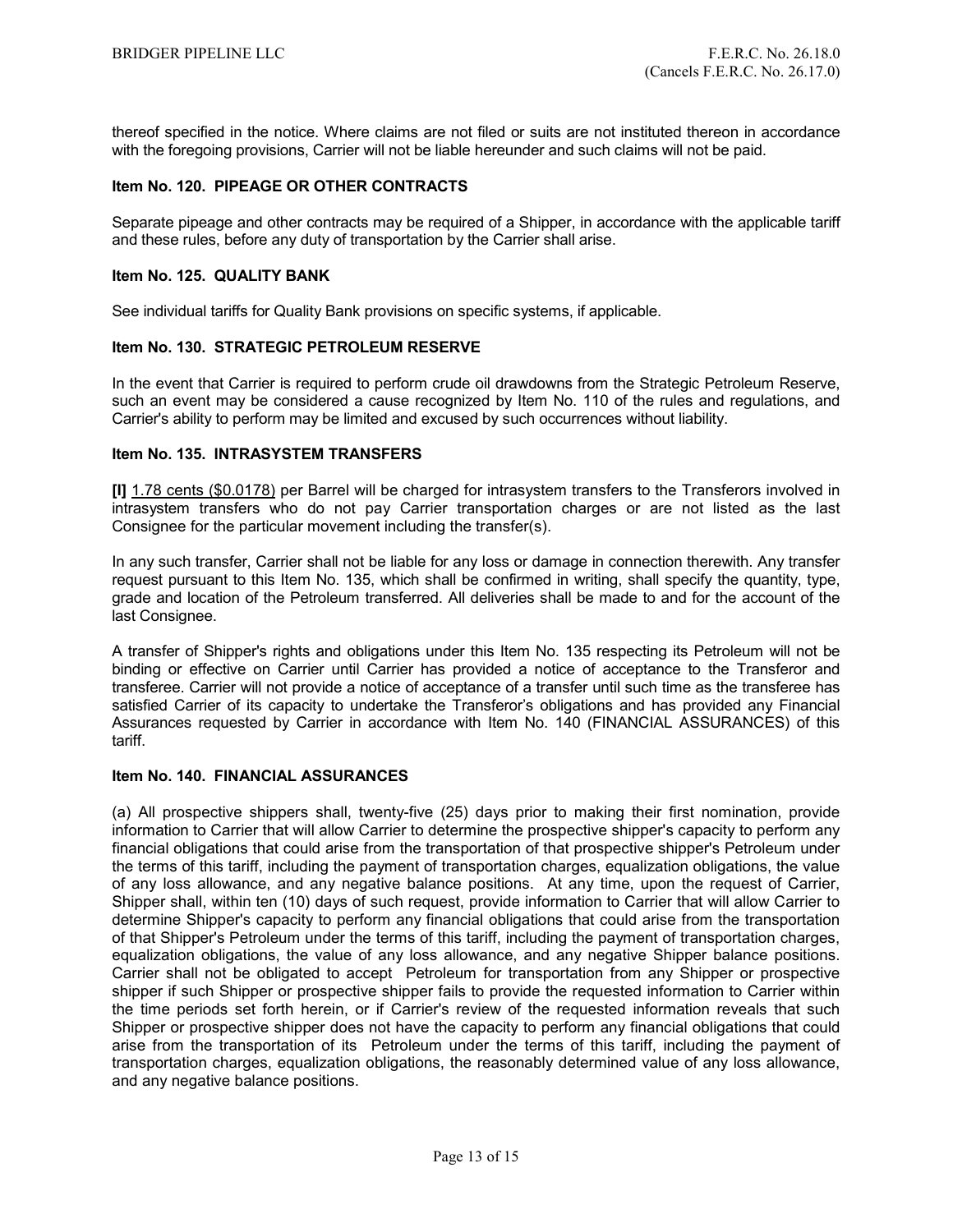(b) Subject to the provisions of Item No. 140(c), Carrier upon notice to Shipper or prospective shipper, may require one or more of the following Financial Assurances for the payment of all charges and costs as provided for in this tariff, or otherwise lawfully due to Carrier to be provided at the expense of such Shipper or prospective shipper:

(i) payment security by wire transfer in an amount equal to two and a half months of transportation charges based on Shipper's or prospective shipper's likely actual shipments for the transportation month for each applicable line segment. For purposes of this Item, a prospective shipper's likely actual shipments will be based on the anticipated shipments listed in such prospective shipper's shipper application; or

(ii) a letter of credit in favor of Carrier in an amount sufficient to ensure payment of all costs and charges that could reasonably accrue due to Carrier in a form and from an institution acceptable to Carrier;

(c) In the event that Carrier reasonably determines that:

(i) any Shipper's financial condition is or has become impaired or unsatisfactory;

(ii) any Financial Assurances previously provided by Shipper no longer provide adequate security for the performance of such Shipper's obligations that could arise from the transportation of its Petroleum under the terms of this tariff; or

(iii) Carrier otherwise determines that it is necessary to obtain Financial Assurances from any Shipper or prospective shipper, then such Shipper or prospective shipper shall provide Financial Assurances for the payment of the charges and costs as provided for in this tariff or otherwise lawfully due to Carrier relating to the transportation of such Shipper's or prospective shipper's Petroleum by Carrier. For the purpose of this tariff, and without limiting the generality of the charges and costs lawfully due to Carrier relating to the transportation of Shipper's Petroleum, those charges and costs shall include transportation charges, equalization obligations, any negative Shipper balance positions, and any loss allowance.

(d) Any Financial Assurances received by Carrier in accordance with Item No. 140(b)(i) shall be retained by Carrier in a non-interest-bearing escrow account until such time as Carrier determines that the Shipper or prospective shipper that provided such Financial Assurance is capable of performing its financial obligations to Carrier. Within ten (10) business days of Carrier receiving a written request (via e-mail communication or other form of written communication) from Shipper or prospective shipper seeking the return of the Financial Assurances provided by Shipper or prospective shipper in accordance with Item No. 140(b)(i), and subject to Carrier's determination that Shipper or prospective shipper is capable of performing its financial obligations to Carrier, Carrier shall return such Financial Assurances to such Shipper or prospective shipper.

# **Item No. 145 Access and Use of Shipper's and Producer's Facilities**

Carrier shall have the right to install, in suitable locations, and to operate and maintain, pipe lines, pumping equipment, other auxiliary pipe line equipment, and power service facilities upon and across surface lands held by Shipper or a producer in connection with Petroleum tendered for transportation under this tariff.

Carrier, by its representative, shall have the right to go upon the premises where Petroleum tendered for shipment is produced or stored, and shall have access to any metering installations or storage receptacles for the purpose of making examinations, inspections, measurements, or tests authorized by, or necessary to effectuate, these regulations.

Carrier shall be allowed full and free use of roads and airstrips built, owned or leased by Shipper or producer when, in Carrier's opinion, their use is required for access to, and the operation and